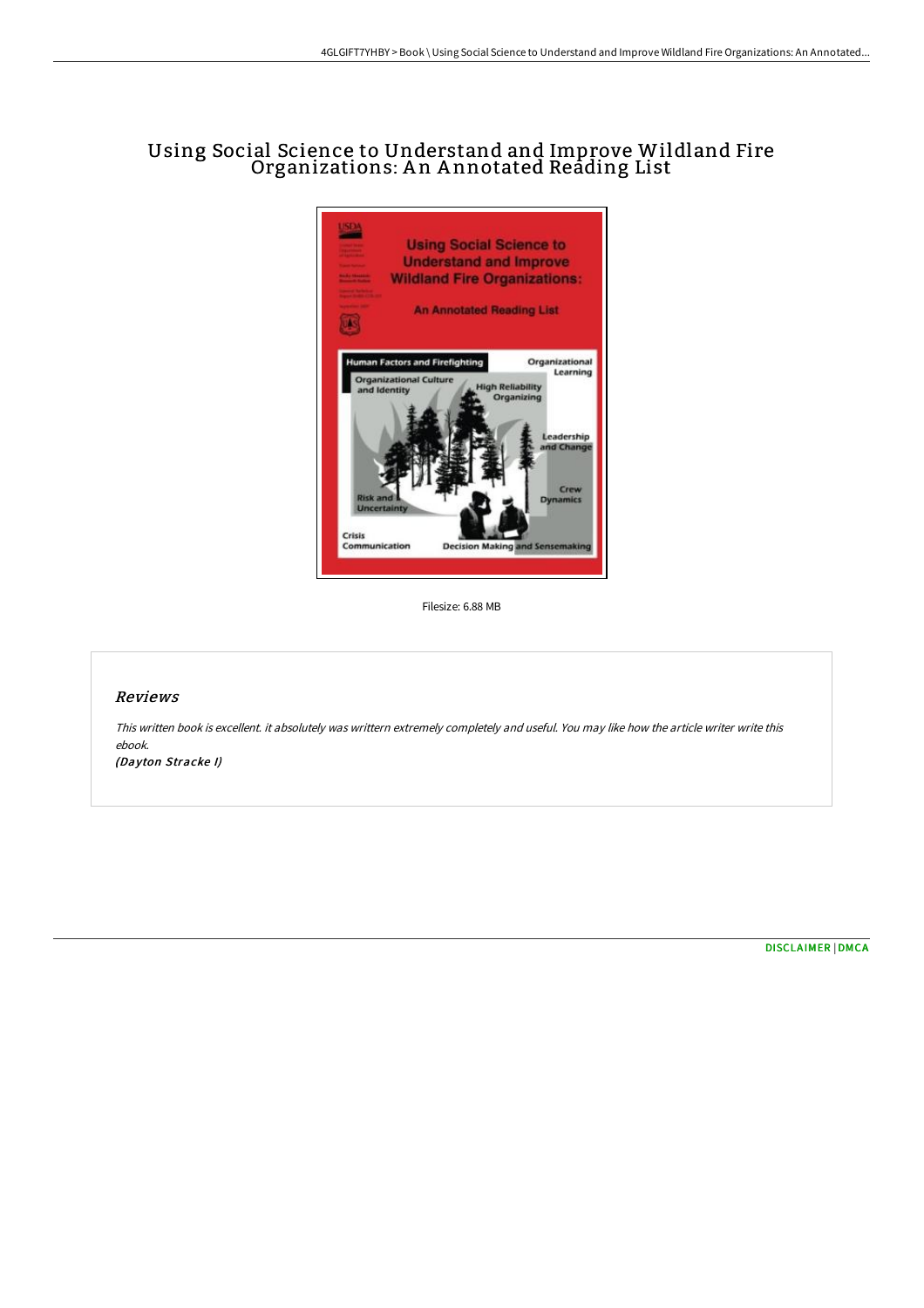## USING SOCIAL SCIENCE TO UNDERSTAND AND IMPROVE WILDLAND FIRE ORGANIZATIONS: AN ANNOTATED READING LIST

⊕ **DOWNLOAD PDF** 

Createspace, United States, 2015. Paperback. Book Condition: New. annotated edition. 279 x 216 mm. Language: English . Brand New Book \*\*\*\*\* Print on Demand \*\*\*\*\*.The wildland fire community has spent the past decade trying to understand and account for the role of human factors in wildland fire organizations. Social research that is relevant to managing fire organizations can be found in disciplines such as social psychology, management, and communication. However, such research has been published primarily for scientific and business audiences, and much of the fire community has not been exposed to it. Here, we have compiled and organized knowledge from a variety of social science disciplines so that it can be used to improve organizational practices related to firefighter and public safety, to assess the effectiveness of safety campaigns, and to improve firefighter safety trainings. This annotated reading list summarizes approximately 270 books, articles, and online resources that address scientific and management concepts helpful for understanding the human side of fire management. The first section, Human Factors and Firefighting, introduces readers to key workshops and writings that led to the recognition that human factors are prime ingredients of firefighter safety. The second section, Foundations for Understanding Organizations, consists of social science research that provides a foundation for understanding organizational dynamics. This section includes readings on decision making and sensemaking, organizational culture, identification and identity, leadership and change, organizational learning, and teams and crews. The third section, Understanding Organizations in High Risk Contexts, explores organizations that deal regularly with risk, uncertainty and crisis. This section includes readings on risk and uncertainty, high reliability organizing, and crisis communication. The publication concludes with Internet resources available for those interested in the management of fire organizations.

B Read Using Social Science to Understand and Improve Wildland Fire [Organizations:](http://bookera.tech/using-social-science-to-understand-and-improve-w.html) An Annotated Reading List **Online** 

旨 Download PDF Using Social Science to Understand and Improve Wildland Fire [Organizations:](http://bookera.tech/using-social-science-to-understand-and-improve-w.html) An Annotated Reading List